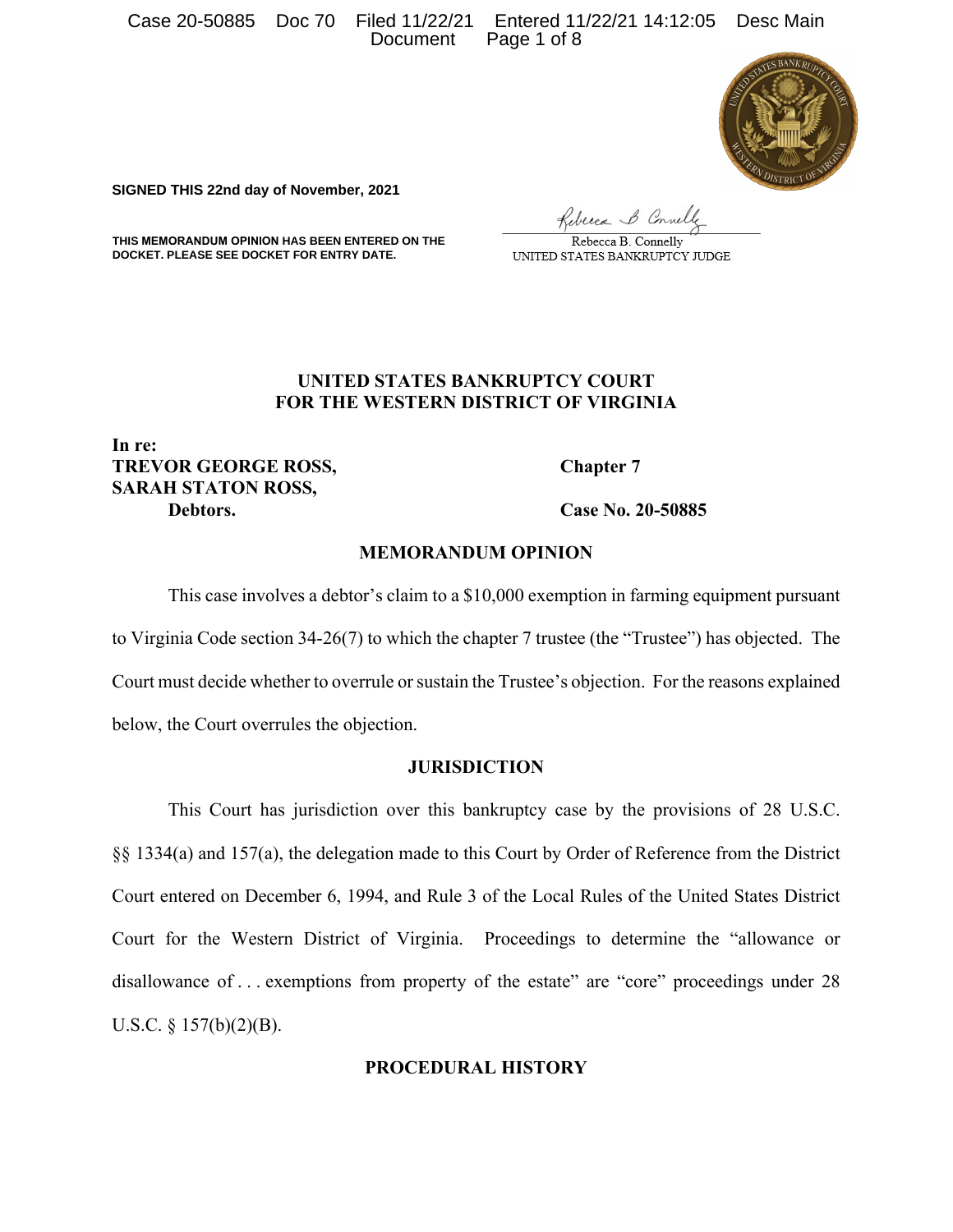#### Case 20-50885 Doc 70 Filed 11/22/21 Entered 11/22/21 14:12:05 Desc Main Document Page 2 of 8

 The debtors, Mr. Trevor G. Ross and his wife, Sarah S. Ross, filed a voluntary chapter 13 bankruptcy petition on December 31, 2020. *See* ECF Doc. No. 1. On February 8, 2021, the Court approved the conversion of the debtors' case to one under chapter 7. *See* ECF Doc. No. 17. The debtors filed their bankruptcy schedules the following day. *See* ECF Doc. No. 22. On Schedule C, the debtors jointly claimed under Virginia Code section 34-26(7) a total exemption of \$20,000 in five items of farm equipment. *Id.* Mr. Ross and Mrs. Ross each claimed \$10,000 in exemptions in farming equipment pursuant to Virginia Code section 34-26(7). *Id.*

 On April 21, 2021, the Trustee filed an objection to Mrs. Ross's claimed exemption. *See*  ECF Doc. No. 34. The Trustee and debtors' counsel then filed briefs in support of their arguments and a joint stipulation of facts. *See* ECF Doc. Nos. 56, 57, 58, 59.

 According to the Trustee, Mrs. Ross's use of Virginia Code section 34-26(7) to exempt \$10,000 in farm equipment is misplaced. The Trustee argues that the exemption can only be used to exempt items used in the debtor's *primary* or *principal* trade or occupation. Because Mrs. Ross's principal occupation is not farmer, the Trustee argues she cannot claim the exemption.

 The debtors disagree. The debtors contend that the Trustee's interpretation of section 34- 26(7) is incorrect because the language of the statute does not include the words "primary" or "principal," and thus the statutory language does not limit its application to a primary or principal occupation.

 On October 14, 2021, the Court held a hearing during which the Trustee and the debtors' counsel participated. After hearing from both parties, the Court took the matter under advisement.

### **FINDINGS OF FACT**<sup>1</sup>

Mr. Ross is a farmer. Mrs. Ross is *both* a farmer and a school principal.

<sup>1</sup> The findings of fact contained in this section are established by the joint stipulation of facts agreed upon by both parties. *See* ECF Doc. Nos. 56, 59.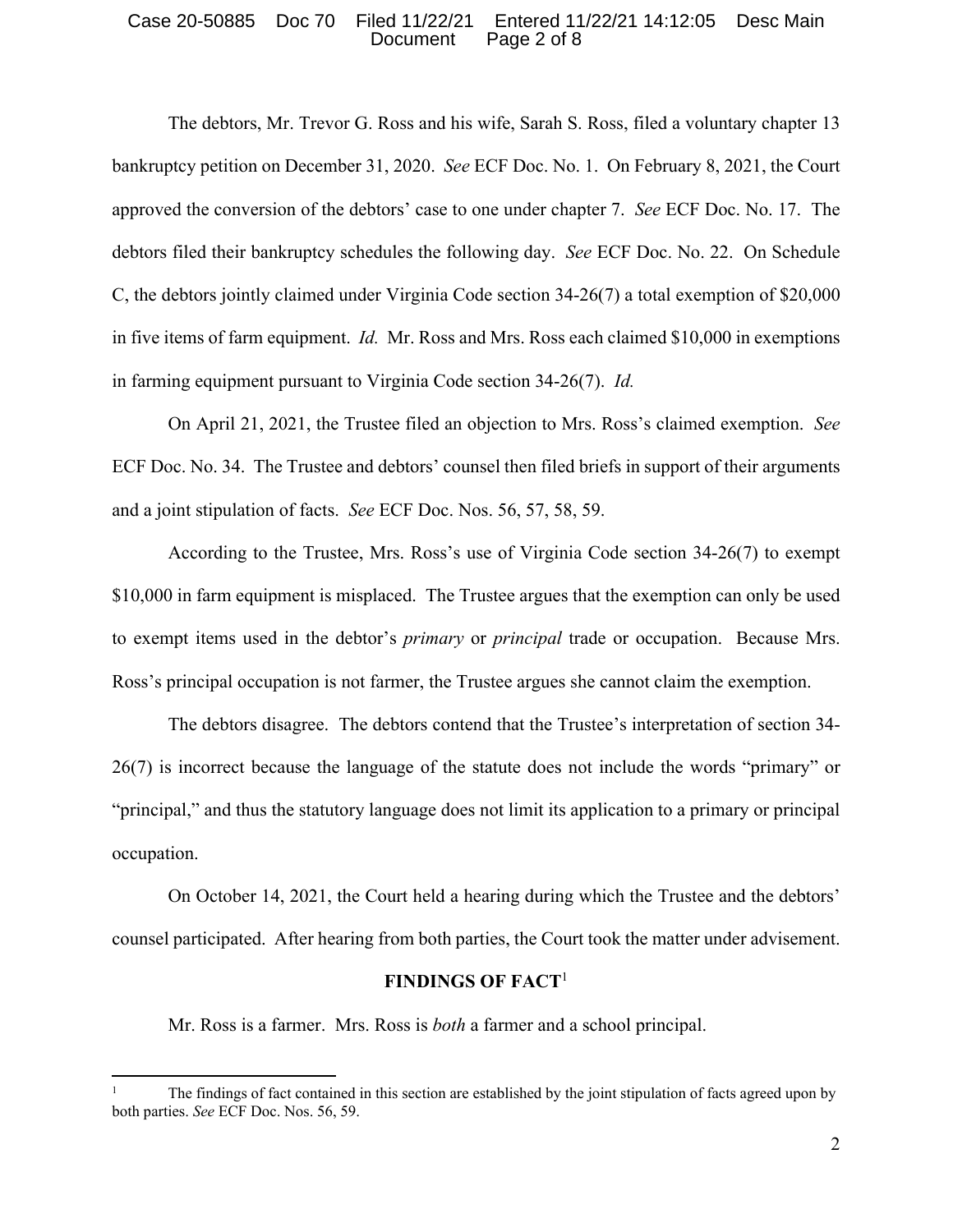### Case 20-50885 Doc 70 Filed 11/22/21 Entered 11/22/21 14:12:05 Desc Main Document Page 3 of 8

Mr. and Mrs. Ross own, as tenants by the entirety, the Chestnut Ridge Farm at 242 Chestnut

Ridge Road, Staunton, Virginia. All items of farm equipment listed on the bankruptcy schedules

are jointly owned by the debtors and are necessary for the operation of the farm. The debtors

purchased the farm equipment with funds from their joint bank account. Both debtors deposit

income into the joint bank account, but most funds deposited since September 20, 2019, have come

from Mrs. Ross's income as a school principal. Farm expenses are paid from the same account.

### **CONCLUSIONS OF LAW**

Virginia Code section 34-26(7) provides:

[E]very householder shall be entitled to hold exempt from creditor process . . . 7. Tools, books, instruments, implements, equipment, and machines, including motor vehicles, vessels, and aircraft, which are necessary for use in the course of the householder's occupation or trade not exceeding \$10,000 in value, except that a perfected security interest on such personal property shall have priority over the claim of exemption under this section. A motor vehicle, vessel or aircraft used to commute to and from a place of occupation or trade and not otherwise necessary for use in the course of such occupation or trade shall not be exempt under this subdivision. "Occupation," as used in this subdivision, includes enrollment in any public or private elementary, secondary, or career and technical education school or institution of higher education.

Va. Code § 34-26(7).The statute defines "householder" as any Virginia resident. Va. Code § 34-

1. The statute does not define "occupation" or "trade." Simply put, a Virginia resident may exempt up to \$10,000 in certain items "which are necessary for use in the course of the householder's occupation or trade." This Court must decide whether "the householder's occupation or trade" in section 34-26(7) means (i) "the householder's occupation or trade" or (ii) "the householder's *principal* occupation or trade."

 The Supreme Court of Virginia has not decided whether the section 34-26(7) exemption is limited to a debtor's primary or principal occupation. When a state law issue has not been determined by the state's highest court, a federal court must predict how the state's highest court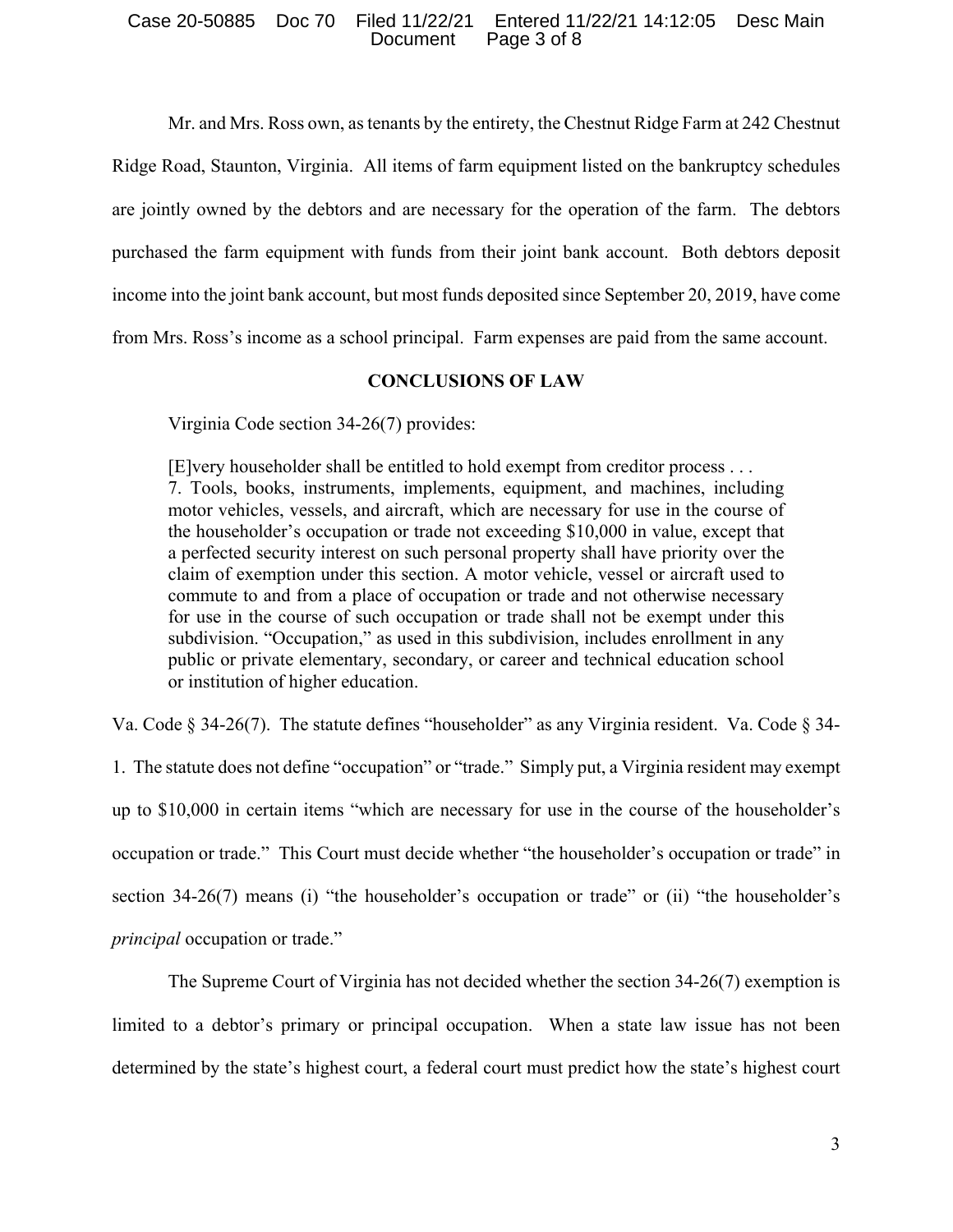### Case 20-50885 Doc 70 Filed 11/22/21 Entered 11/22/21 14:12:05 Desc Main Document Page 4 of 8

would rule. *See Comm'r of Internal Revenue v. Estate of Bosch*, 387 U.S. 456, 465 (1967). The Supreme Court of Virginia has declared that its rules of statutory construction aim to determine the intent of the legislature and this analysis begins with the words of the statute. *See Va. Soc'y for Human Life, Inc. v. Caldwell*, 500 S.E.2d 814, 816 (Va. 1998) (citing *Marsh v. City of Richmond*, 360 S.E.2d 163, 167 (Va. 1987)). Only "[w]here the words used in the statute are not sufficiently explicit, [the court] may determine the intent of the legislature 'from the occasion and necessity of the statute being passed [or amended]; from a comparison of its several parts and of other acts *in pari materia*; and sometimes from extraneous circumstances which may throw light on the subject.'" *Id.* (citing *Richmond v. Sutherland*, 77 S.E. 470, 471 (Va. 1913)). If, however, "the language of the statute has a definite and precise meaning, expressed in clear and concise terms," a court must read the unambiguous statutory language in accordance with its plain meaning. *Miller v. Virginia*, 2 S.E.2d 343, 347 (Va. 1939). In this case, the Court does not need to look beyond the words of the statute to determine the intent of the legislature because the words used are sufficiently explicit. *See Va. Soc'y for Human Life, Inc.*, 500 S.E.2d 814 at 816.

 Section 34-26(7) simply permits a debtor to exempt up to \$10,000 in tools and equipment "necessary for use in the course of" her occupation or trade. From the words of the statute, the legislature's intent is to enable a debtor to retain the tools and equipment necessary for her effective performance in her trade or occupation. *Monticello Arcade Ltd. P'ship v. Lyall (In re Lyall)*, 191 B.R. 78, 82 (E.D. Va. 1996). The statute does not include language (such as the words "principal," "primary," or "main" to modify "occupation or trade") which would restrict the exemption to a debtor's principal occupation or trade. *See Boos v. Barry*, 485 U.S. 312, 330 (1988) ("[F]ederal courts are without power to adopt a narrowing construction of a state statute unless such a construction is reasonable and readily apparent.").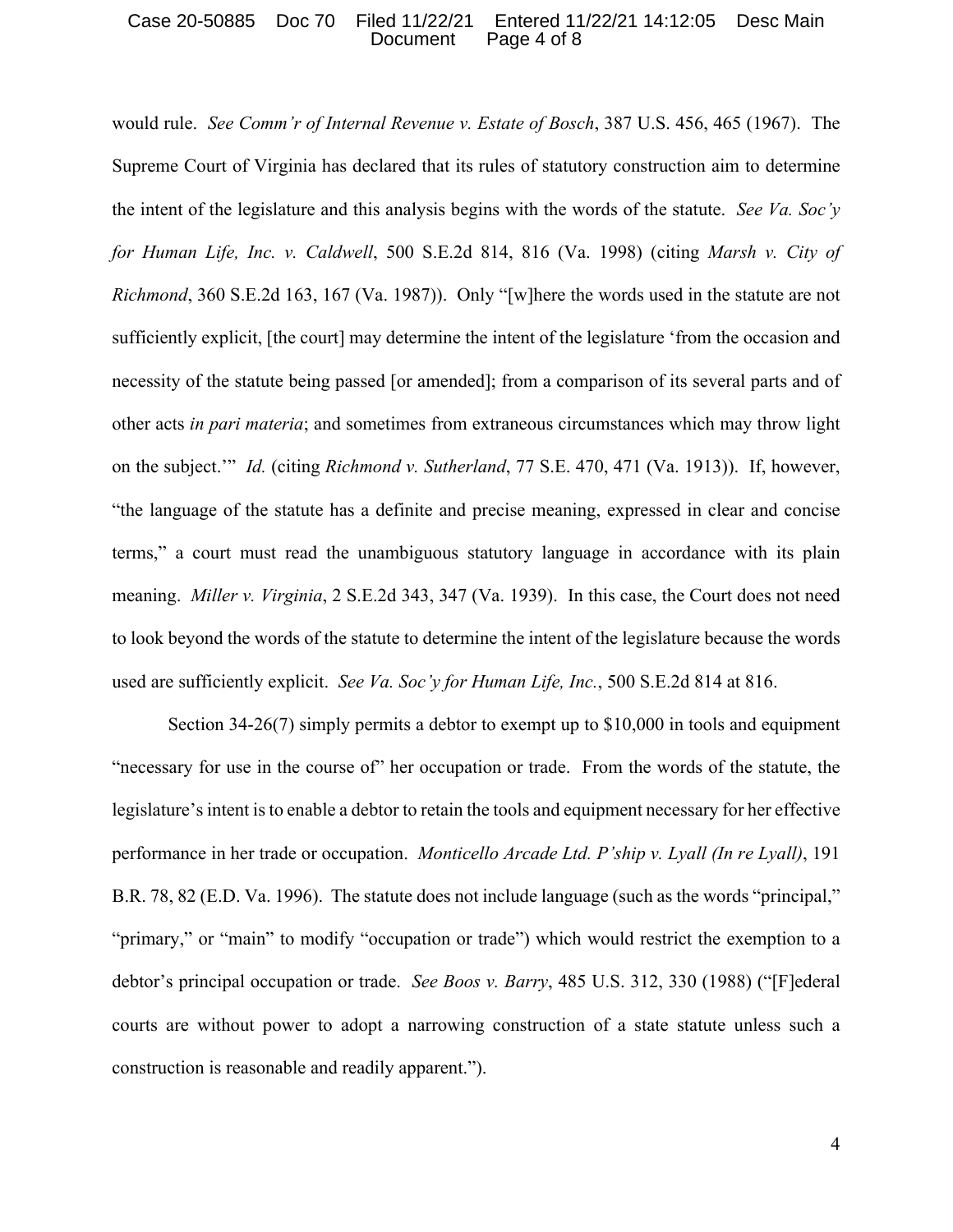#### Case 20-50885 Doc 70 Filed 11/22/21 Entered 11/22/21 14:12:05 Desc Main Document Page 5 of 8

 In this case, the parties have stipulated that Mrs. Ross is a farmer. As such, because the language of the statute does not limit the exemption to a debtor's principal occupation or trade, Mrs. Ross is entitled to claim an exemption in the farm equipment.

*Cases from the U.S. Bankruptcy Court for the Eastern District of Virginia*

 To support his argument that the exemption in section 34-26(7) is limited to a debtor's principal occupation or trade, the Trustee points to three opinions from the U.S. Bankruptcy Court for the Eastern District of Virginia: (i) *In re Samuel*, (ii) *In re Allen*, and (iii) *In re Cordova*. In response, the debtors assert that the cases from the Eastern District of Virginia improperly placed a limitation on the debtor's exemption and are not binding on this Court.

 In 1984, Judge Shelley addressed in *In re Samuel* whether a debtor was a fisherman or an oysterman so that the debtor could claim an exemption in a workboat pursuant to section 34-26 of the Virginia Code. 36 B.R. 312, 314 (Bankr. E.D. Va. 1984). The relevant language in section 34-26 was notably different in 1984 when *Samuel* was issued than it is now. In 1984, the relevant provisions of section 34-26 provided a "tools of the trade" exemption only for mechanics, oystermen, and fishermen. *See id.* at 313 n.2. While a mechanic could claim an exemption in "the tools and utensils of his trade," a fisherman or an oysterman could claim an exemption only in "his boat and tackle." *Id.* The court ultimately held the debtor could not claim the exemption in a workboat because his testimony, which "appear[ed] patently absurd," did not show that the debtor was an "oysterman or a fisherman" as required by section 34-26 for him to claim the exemption. *Id.* at 314–15.

While the holding in *Samuel* was simply that the debtor was not a fisherman and thus not entitled to exempt a workboat, the dicta has led the opinion to stand for the proposition that the section 34-26 exemption is limited to a debtor's principal occupation or trade and that each debtor

5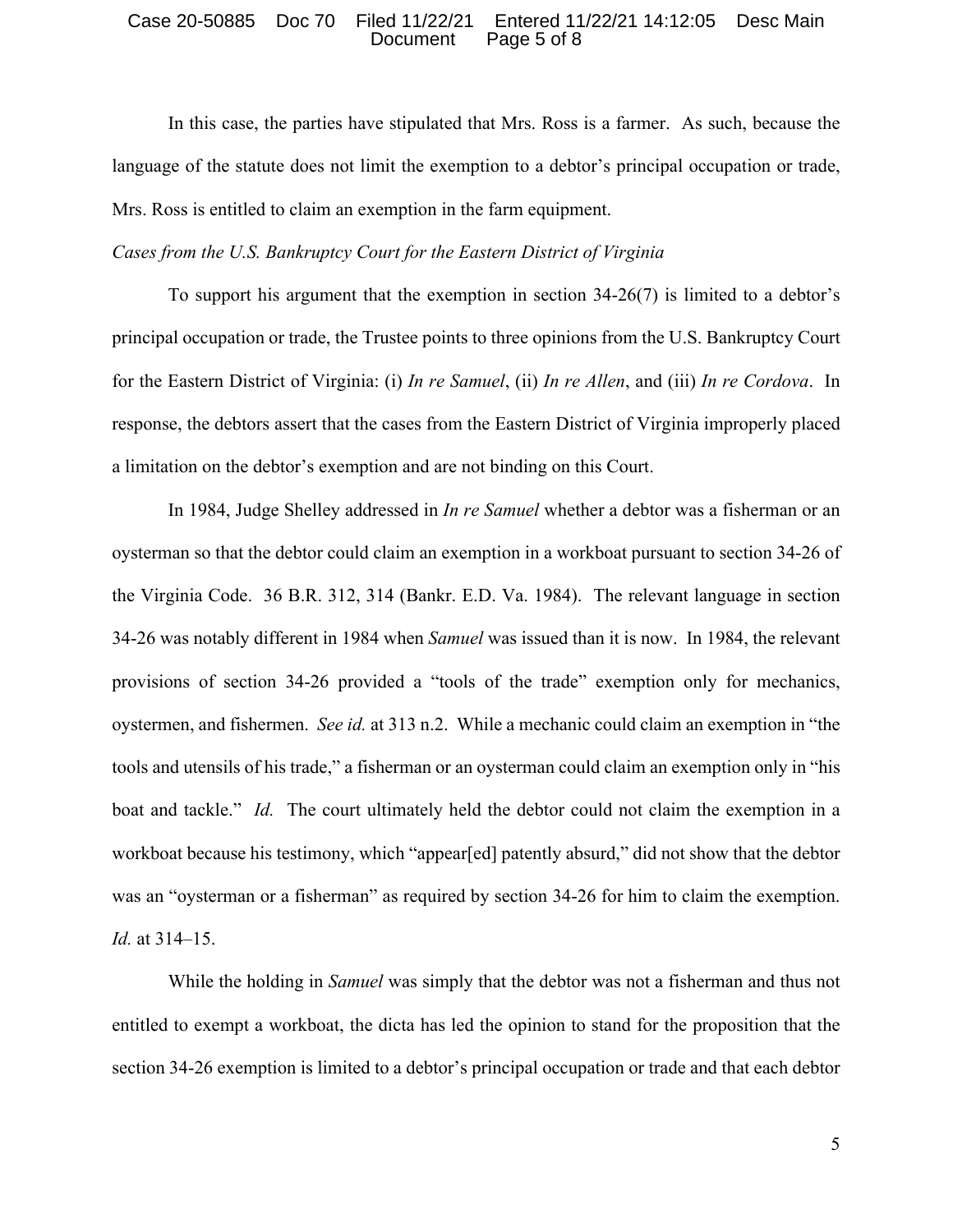### Case 20-50885 Doc 70 Filed 11/22/21 Entered 11/22/21 14:12:05 Desc Main Document Page 6 of 8

may only have one principal trade or occupation. Judge Shelley expressed his belief "that the legislature did not intend that a party could engage in several trades or occupations in order to claim multiple exemptions." *Id.* at 314. Judge Shelley expressed concern that a debtor could be a mechanic (in this case a carpenter) and pretend to be a fisherman or oysterman<sup>2</sup> to claim exemptions in more items. Accordingly, the court in *Samuel* found that the Virginia General Assembly could not possibly have intended that a debtor potentially exempt both a mechanic's tools and a fisherman's or an oysterman's boat and tackle.

 In a later case before Judge Shelley in 1985, the chapter 7 trustee objected to a debtor's tools of the trade exemption in carpentry tools arguing the debtor abandoned carpentry to become a general contractor at the time of filing his bankruptcy petition. *In re Allen*, 52 B.R. 206, 207 (Bankr. E.D. Va. 1985). Judge Shelley found that the "debtor was and is essentially a carpenter" and that "a carpenter would easily fall within the definition of a 'mechanic' for purposes of the Virginia statute." *Id.* at 209–10. Based on these findings, the court held that the debtor was "a mechanic qualified to exempt the tools of his trade under Virginia Code § 34-26." *Id.* at 210.

*Samuel* and *Allen* are inapplicable to the present case because the opinions interpreted a predecessor statute that is unlike its current iteration. The language of the exemption statute no

<sup>2</sup> The *Samuel* court found the debtor less than honest and his testimony concerning his work as a crabber (which was included in the court's liberal definition of "fisherman") "patently absurd." *Samuel*, 36 B.R. at 314. The debtor had been exclusively engaged in a home construction and remodeling business until 1982, the year prior to the filing of his bankruptcy petition. *Id.* at 313. Prior to 1982, the debtor had no experience in crabbing; he had been working only in the home construction business since 1966. *Id.* The debtor testified that he spent 90 percent of his time in the seafood business but there was no breakdown of how much time was devoted to his crabbing operation or the time allotted to the delivery and sale of seafood. *Id.* Further, the debtor failed to clearly establish how many times he used the boat for crabbing in 1982. *Id.* The debtor also testified that his principal occupation was a builder and he was starting the crabbing business for his son. *Id.* The debtor admitted that the statement of affairs he had filed failed to disclose his interest in the crabbing business and his schedules failed to reflect ownership of any of the 200 crabpots he testified he owned. *Id.* at 313, 315. As a result of these facts, Judge Shelley found the debtor was less than credible and not a crabber.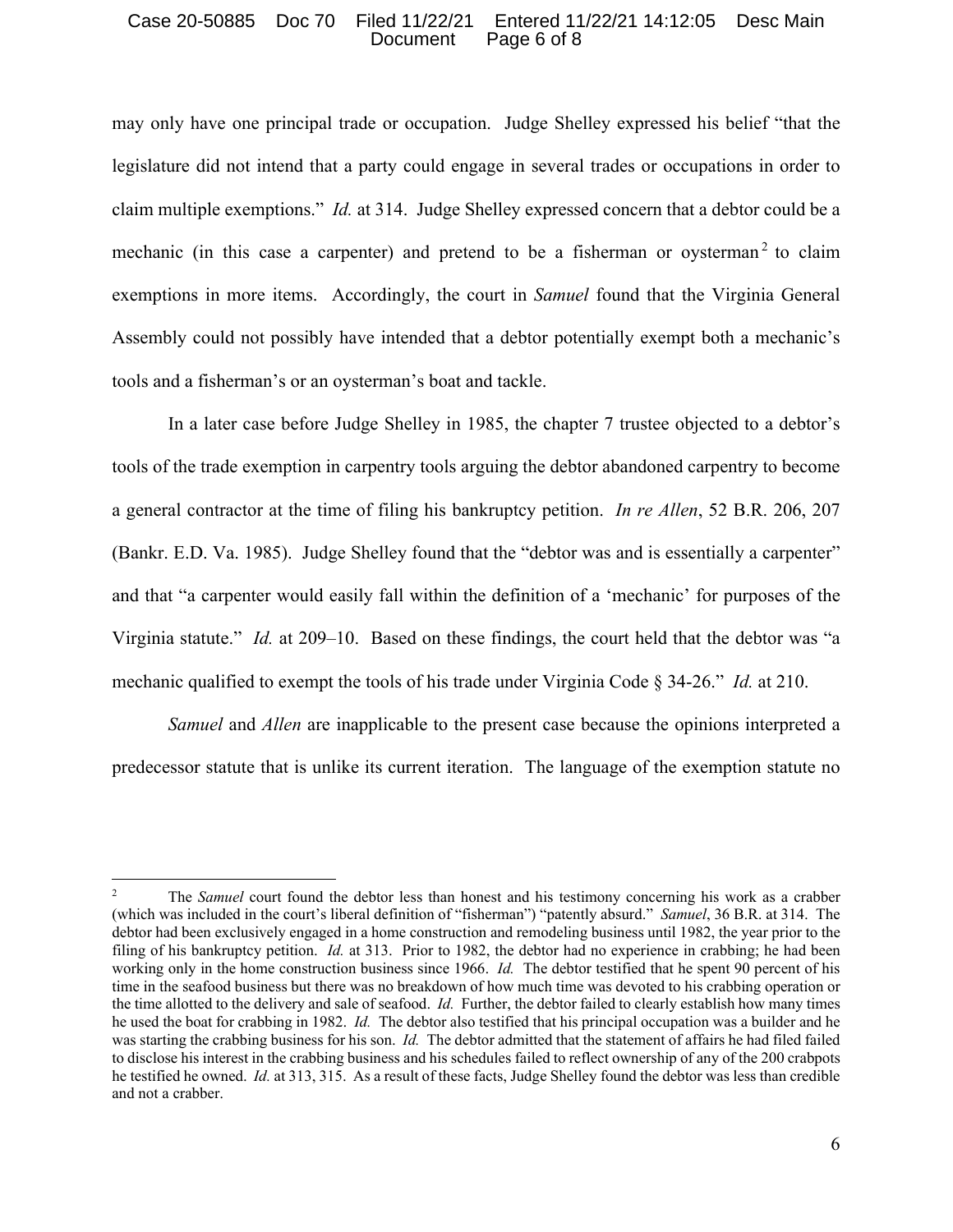#### Case 20-50885 Doc 70 Filed 11/22/21 Entered 11/22/21 14:12:05 Desc Main Document Page 7 of 8

longer is limited to the specific occupations of mechanic, fisherman, and oystermen; the current language is broader and refers to any "occupation or trade."

 In 2008, in *In re Cordova*, another bankruptcy judge in the Eastern District of Virginia, Judge Mitchell, had to decide "whether a debtor can have more than one trade for the purpose of the Virginia exemption." 394 B.R. 389, 393 (Bankr. E.D. Va. 2008). In *Cordova*, a debtor employed as a budget analyst claimed an exemption in power tools, a pickup truck, and a minivan for his additional trade as a carpenter. *Id.* at 392. Judge Mitchell followed the existing case law precedent of the Eastern District of Virginia in both *Samuel* and *Allen*, holding that a debtor cannot have more than one trade or occupation for the purpose of the exemption in Virginia Code section 34-26(7). *Id.* at 395. Judge Mitchell denied the debtor's exemption because he found the debtor's primary occupation was budget analyst, yet Judge Mitchell did not "rule out the possibility that a unique set of facts might exist [that] would justify a finding of multiple occupations for a particular debtor; but, if so, the second occupation would have to be something more than a side business, which is not the situation here." *Id.* at 394.

 The *Cordova* court followed the case law precedent in that district (i.e., in both *Samuel* and *Allen*). As previously explained, this Court finds the reasoning in both *Samuel* and *Allen* to be unpersuasive and inapplicable to the interpretation of the language of the modern exemption statute. Accordingly, the Court is disinclined to read any additional words or limitations into the language of Virginia Code section 34-26(7) and so declines to follow *Cordova*, *Samuel*, and *Allen*.

#### **CONCLUSION**

 Section 34-26(7) of the Virginia Code permits a debtor to claim an exemption in "[t]ools, books, instruments, implements, equipment, and machines, . . . which are necessary for use in the course of the householder's occupation or trade not exceeding \$10,000 in value." It is uncontested